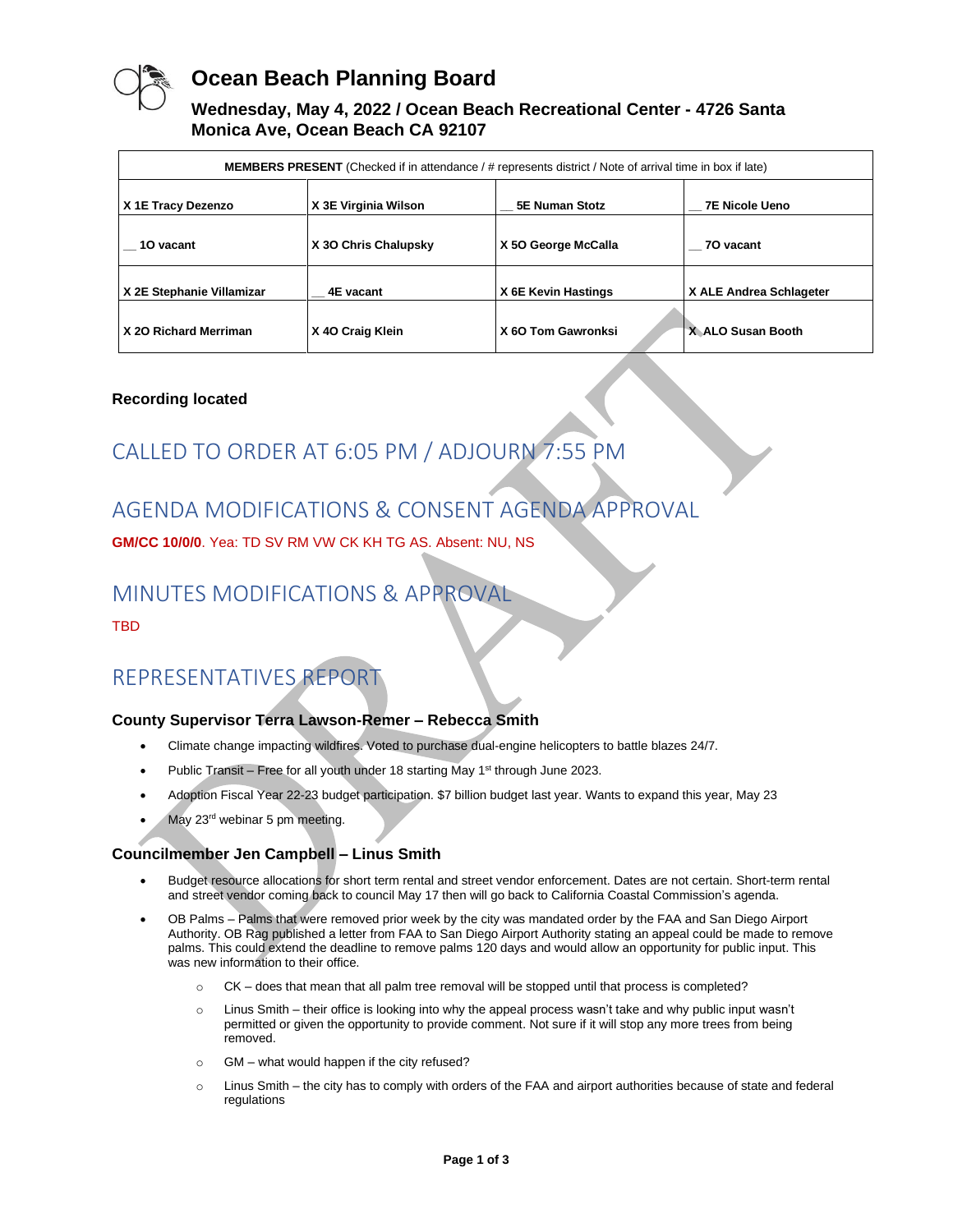

### **Ocean Beach Planning Board**

#### **Wednesday, May 4, 2022 / Ocean Beach Recreational Center - 4726 Santa Monica Ave, Ocean Beach CA 92107**

- o CK is there an order in effect from the FAA to remove trees?
- $\circ$  Linus Smith no order that he knows of. The only order was to remove 5 trees
- o Public currently nesting season
- o Linus Smith will provide a letter with the order attached to the chair of OBPB
- o AS email to KH
- o Linus Smith 120 days will count from the dated letter, which he believes was dated in February 2022
- o TD letter circulating from Mara Elliott in regards to non-enforcement for living in vehicles to the police. She has not asked the police to stop enforcing the habitation rules. Police are telling us they are being told not to enforce, we want to know who is saying this.
- o Linus Smith was told by the mayor's office that law enforcement had been instructed to not enforce the habitation laws, but will look into that.

#### **Mayor Todd Gloria – Kohta Zaiser**

• Budget season, email AS any items.

#### **Assembly Member Chris Ward – Rachel Granadino**

- Budget season
- AS Two new bills proposed
	- o AB2316 will allow renters without rooftop solar to apply for a credit on their energy bill.
	- o AB120 will make sure that federal funding will allocate money for crumbling infrastructure.

### NON-AGENDA PUBLIC COMMENT

**Daniel Smiechowski:** Running for City Council Candidate D2.

**Rich Riel:** Stop sale of city owned land, wants a charter amendment for this issue.

**Laura Dennison:** Member of the Friends of Ocean Beach Library. The library will be open by the end of the fiscal year. Tuesday, May 31<sup>st</sup> will be a meeting on the city's revised plans for the Ocean Beach Library. Pier will be discussed at planning board meeting June 1st.

### AGENDA

**Action Item #1: Elect a Secretary**

**SECRETARY – Stephanie nominated herself.**

**TD/CK: Moved to appoint Stephanie Villamizar as secretary**

**Action Item #2: Appoint Numan Stotz**

**TD/GM: Moved to appoint Numan Stotz to D5 open seat 10/0/0** Yea: CC TD TG KH CK RM GM AS NS SV

**Action Item #3: Appoint Susan Booth**

**GM/CC: Moved to appoint Susan Booth to at-large open seat. 10/0/0** Yea: CC TD TG KH CK RM GM AS NS SV